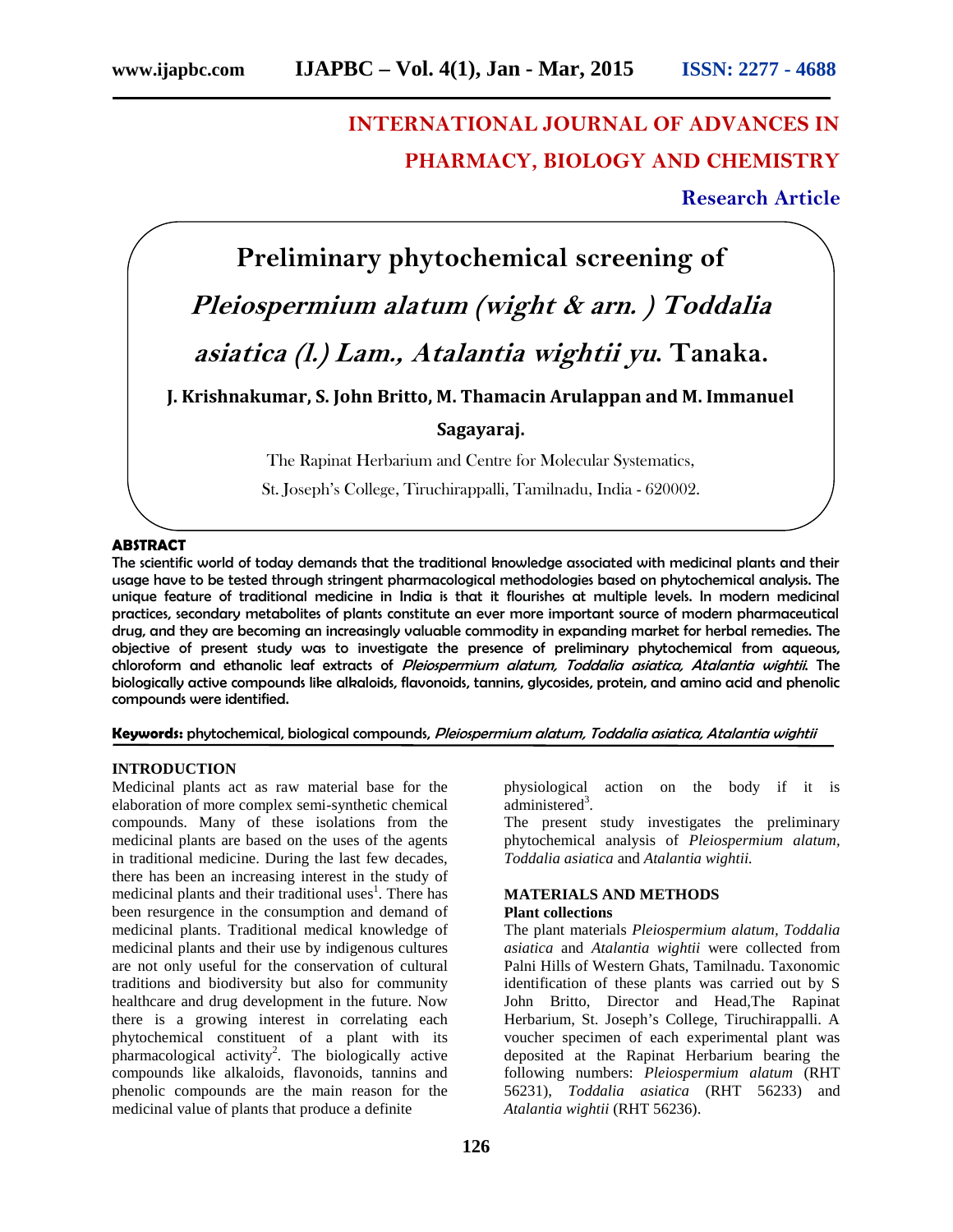### **Plant descriptions**

### **Pleiospermium alatum**

*Tamil*: Kurunthumulthazhai

Armed *shrub* or *tree,* 5-8(12) m; branchlets tomentose; spine solitary, axillary, to 2 cm, straight. *Leaves* 3-foliolate, 3.5-7 cm; leaflets obovate, ovate or elliptic,  $2.5-6.5 \times 2-4$  cm, thin-coriaceous, glabrous, base cuneate, margin subentire, apex obtuse, retuse; petiole winged, to 2.5 cm; petiolule 0. *Panicles* terminal and/or axillary, to 8 cm; peduncle to 2 cm. *Flowers* 4- or 5-merous, *bisexual,* 1.5 cm; pedicel to 3 mm. *Calyx*-tube campanulate, gland dotted, pubescent; lobes 4 or 5, ovate, 2 mm. *Petals* 4 or 5, cream, obovate,  $8 \times 3.5$  mm, puberulous without, clawed. *Disk* thick, cupular, *c*. 10-lobed. *Stamens* 10, free; filaments to 5 mm; anthers oblong. *Ovary* obovoid, 5-celled; ovules 2 per cell, obliquely superposed; style to 3 mm; stigmas capitate. *Berry* globose, to 2.5 cm; seeds c. 4, to cm; seeds  $c.4$ , to  $1.5\times1$  cm.

Foothills (locally abundant) to 500(900) m; less in the plains to the coast in scrub jungles.

Densely foliaceous tree. Leaves dark green. *Flowers* January-April, fragrant. *Fruits* through the year<sup>4</sup>.

The stem bark of this plant, along with that of *Azadirachta indica* are boiled in water and the decoction is given orally for post-natal complaints<sup>5</sup>.

### **Toddalia asiatica**

Armed *straggler*; branchlets glandular-tomentose, prickles recurved. *Leaves* 3-foliolate; leaflets sessile. *Inflorescence* axillary and/or terminal, of racemes or panicles. *Flowers* 5-merous, *unisexual* (*dioecious*). 0: *Calyx*-tube small, campanulate; lobes 5. *Petals* 5. *Stamens* 5, free; pistillodes prominent. 1: *Ovary* oblong, 4- or 5-celled; ovules 2 per cell; style short or 0; stigma capitate. *Berry* 1-seeded<sup>4</sup>.

This plant cure stomach problems, malaria, cough, chest pain, food poisoning, sore throat were treated<sup> $\bar{6}$ </sup>.

### **Atalantia wightii**

Armed (with single, straight spine) *shrub* or *tree*. *Leaves* alternate, elliptic, to 10 x 5 cm, subcoriaceous, base acute, apex retuse, surfaces veiny; petiole to 0.6 cm. *Fascicles* axillary, to 2 x 2 cm, to 9-flowered; pedicel 0.2 cm. *Flowers* 0.8 cm wide; pedicel 0.6 cm. *Calyx* cupular; lobes (4)5, margins wavy. *Petals* (4)5, cream, obovate, to 6 x 2.5 mm. *Stamens* generally  $5 + 5(4 + 4)$ , free; filaments (of the two whorls) subequal, subulate, to 2 mm. *Ovary* oblong, 2-celled, each with 2 collateral ovules. *Berry* oblong-ovoid, 2 x 1.2 cm; seed(s) 1 or 2 per cell.  $(4)$ 

### **Phytochemical screenings** *Preliminary Phytochemical Analysis*

Qualitative phytochemical tests for the identification of alkaloids, flavonoids, steroids and terpenoids were carried out for all the extracts by the method described by Mukherjee<sup>6</sup>.

# *Test for Phenol*

### **Ferric chloride test**

To 1 ml of the leaf extract and 1ml of tuber extract 2 ml of distilled water was added followed by few drops of 10% ferric chloride. Formation of blue or black colour indicated the presence of phenols.

### *Test for Steroids*

### **Liebermann-Burchard test**

To the test solution, 3-4 drops of acetic anhydride was added, the solution was boiled cooled and conc. Sulphuric acid (3 drops) was added. A brown ring appeared at the junction of the two layers. The upper layer turns green showed the presence of steroids.

### *Test for Tannins* **Gelatin test**

To 2 ml test solution, 1% Gelatin solution containing 10% sodium chloride was added to obtain a white precipitate.

### *Test for Flavanoids*

### *(a)* **Zinc chloride reduction test**

To 2 ml test solution, a mixture of zinc dust (Merck, India) and conc. HCl (Qualigens, India) was added. A red colour was obtained after few minutes.

*(b)* **Alkaline reagent test:** To 2 ml test solution, sodium hydroxide (Qualigens, India) solution was added to give a yellow or red colour.

### *Test for Alkaloids*

### **Mayer's test**

To 2 ml test solution, 2N HCl was added. The aqueous layer formed was decanted and Mayer's reagent (Qualigens, India) was added to it. A cream coloured precipitate indicated the presence of alkaloids.

### *Test for fats and fixed oils*

### **(a) Stain test**

Small amount of the extract was pressed between two filter papers; the stain on the filter paper indicated the presence of fixed oils.

### **(b) Saponification test**

Few drops of 0.5N alcoholic potassium hydroxide was added in small quantity to the extract solution with a drop of phenolphthalein and heated on a water bath for 1-2h. The formation of soap or partial neutralization for the alkali indicated the presence of fats and fixed oils.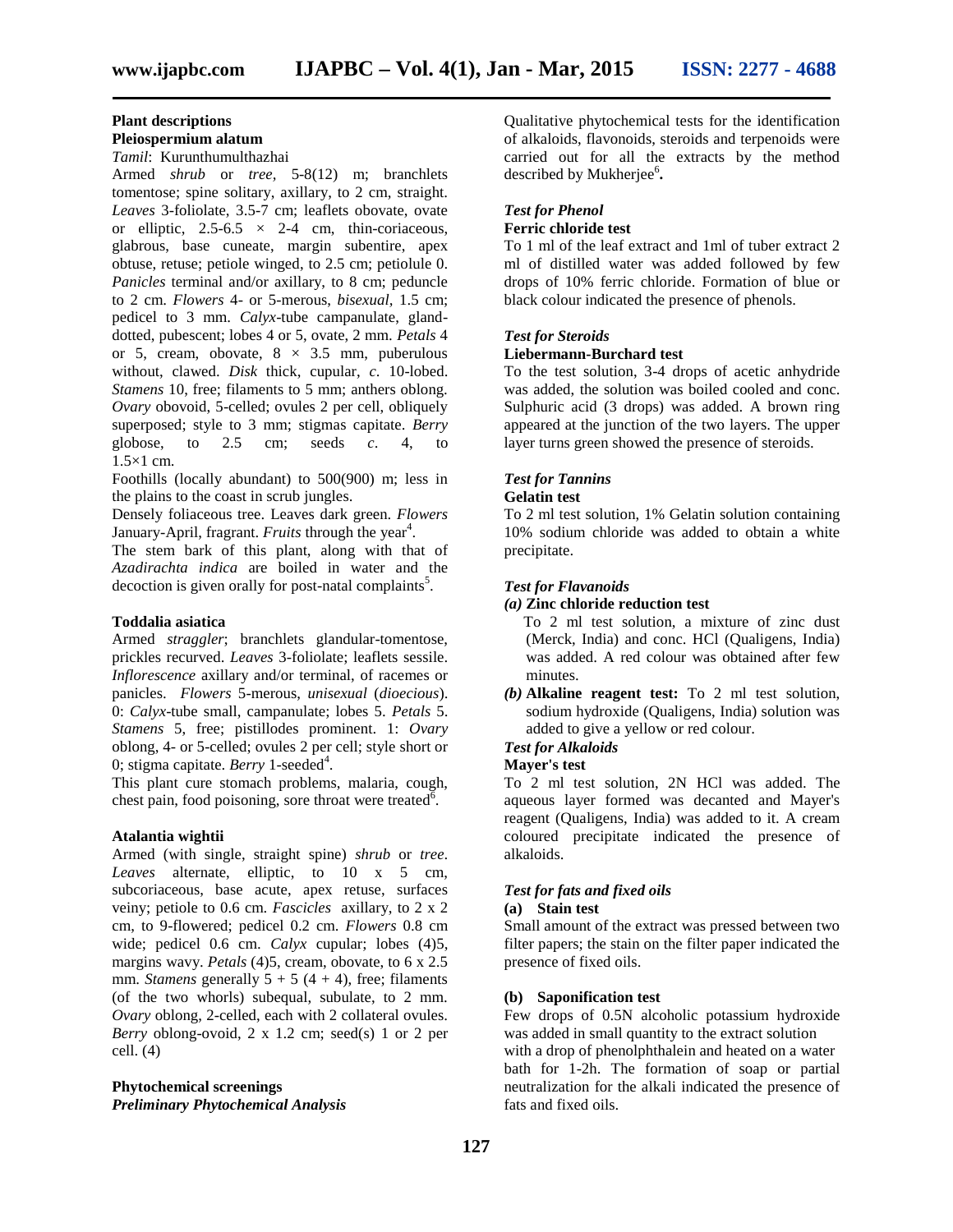### *Test for Glycosides*

To 2 ml test solution, equal quantity of Fehling's solution A and B was added and solution was heated. A brick red precipitate indicated the presence of glycosides.

### *Test for proteins and amino acids* **(a) Millon's test**

To 2 ml test solution, Millon's reagent was added which gives a white precipitate, which on heating changed to red.

### **(b) Ninhydrin test**

To 2 ml test solution, Ninhydrin solution was added and the solution was boiled. Amino acids and proteins when boiled with 0.2% Ninhydrin reagent showed a violet colour.

### **RESULT AND DISCUSSION**

The extracts were examined for their physical characterization like colour, odor and consistency. The color of the aqueous extracts of the experimental samples were greenish brown to green and while ethanolic extracts showed the colour of dark greenish to green. The color of the chloroform extracts of the experimental samples were greenish brown to green. The consistency level of all the extracts were semi solids and the odors were characteristics in two samples and sample tuber was odorless. Presence of odor showed the presence of desired phytochemicals. The result of the above study is compiled in Table 1. Different chemical tests were performed to determine the nature of the chemical constituents.

The triphytochemical screening (aqueous, ethnanolic and chloroform) of the extracts of *Pleiospermium* *alatum* leaf revealed the presence of tannins, flavonoids, amino acids and proteins in aqueous, ethnanolic extracts. Phenols and steroids were observed in ethonalic and aqueous. Alkaloids were present in ethonalic and aqueous extract and while glycoside was present only in ethanaolic. Saponins was absent in all extract (Table 2).

The triphytochemical screening (aqueous, ethnanolic and chloroform) of the extracts of *Toddalia asiatica* leaf revealed the presence of flavonoids, amino acids and proteins in all extracts. Alkaloids, Phenol, Steroids, tannin were observed in ethonalic and aqueous extracts. Glycosides were present only in Chloroform and Aqueous. Saponins were present only in Aqueous (Table 3). Pervious study of this plant shows presents of sugars, alkaloids, phenolic compounds, catachins, saponins were present<sup> $\bar{7}$ </sup>.

The triphytochemical screening (aqueous, ethnanolic and chloroform) of the extracts of *Atalantia wightii* leaf revealed the presence of Tannins, proteins, Amino acids in all extracts. Phenols, Steroids, Flavonoids were present only in Ethanolic and Aqueous extracts. Alkaloids, saponins and Glycosides were absent in all extracts (Table 4)

Therefore, now there is a need to look back towards the traditional medicine which can serve as novel therapeutics. The pharmacological value of secondary metabolites from the plants is increasing as these can act as lead chemicals for new drug development. Plant synthesized many compounds with complex molecular structures, as a result of secondary metabolism. Some of the compounds and their derivatives such as alkaloids, flavonoids, flavonoids, tannins, glycosides, terpenes and phenolic compounds have antimicrobial properties.

| Name of the Extracts |                      | Part used |             |                |                |
|----------------------|----------------------|-----------|-------------|----------------|----------------|
|                      | Name of plant        |           | Consistency | <b>Colour</b>  | Odor           |
| Ethanolic extract    |                      |           | Semi-solid  | dark green     | characteristic |
| Aqueous extract      | Pleiospermium alatum | leaf      | Semi-solid  | greenish brown | characteristic |
| Chloroform extract   |                      |           | Semi-solid  | greenish brown | characteristic |
| Ethanolic extract    | Toddalia asiatica    |           | Semi-solid  | dark green     | characteristic |
| Aqueous extract      |                      | leaf      | Semi-solid  | greenish brown | characteristic |
| Chloroform extract   |                      |           | Semi-solid  | greenish brown | characteristic |
| Ethanolic extract    |                      |           | Semi-solid  | greenish       | characteristic |
| Aqueous extract      | Atalantia wightii    | leaf      | Semi-solid  | greenish       | characteristic |
| Chloroform extract   |                      |           | Semi-solid  | greenish       | characteristic |

**Table 1 Physical characteristics of the extracts**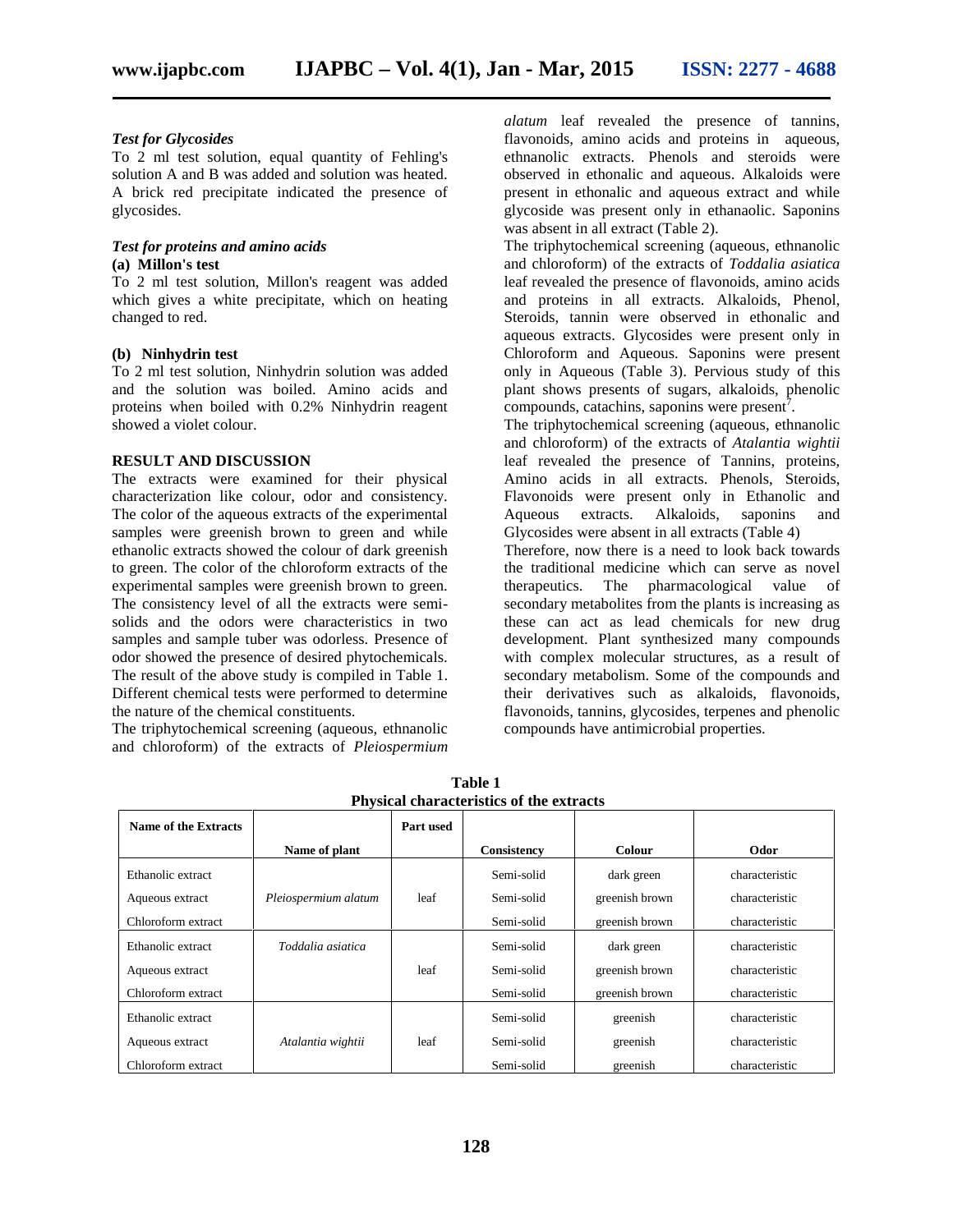| т нукосисинсат кел ни иле теат от плинанопе, слибтоготни апа<br><b>Aqueous extracts of Pleiospermium alatum</b> |                   |                |                   |                |
|-----------------------------------------------------------------------------------------------------------------|-------------------|----------------|-------------------|----------------|
| S.No                                                                                                            | Phytoconstituents | <b>Ethanol</b> | <b>Chloroform</b> | <b>Aqueous</b> |
| 1                                                                                                               | Phenol            | $+$            |                   | $+$            |
| 2                                                                                                               | <b>Steroids</b>   | $+$            |                   | $+$            |
| 3                                                                                                               | <b>Tannins</b>    | $+$            |                   | $+$            |
| $\overline{4}$                                                                                                  | Flavonoids        | $^{+}$         |                   | $^{+}$         |
| 5                                                                                                               | Alkaloids         | $+$            |                   | $+$            |
| 6                                                                                                               | Saponins          |                |                   |                |
| 7                                                                                                               | Glycosides        | $+$            |                   |                |
| 8                                                                                                               | Proteins          | $+$            | $+$               | $^{+}$         |
| 9                                                                                                               | Aminoacids        | $\overline{+}$ | $+$               | $+$            |

**Table 2 Phytochemical test in the leaf of Ethanolic, Chloroform and**

A= Aqueous, E= Ethanolic, C= Chloroform; (+) Present, (-) Absent).

| Table 3                                                     |
|-------------------------------------------------------------|
| Phytochemical test in the leaf of Ethanolic, Chloroform and |
| Aqueous extracts of Toddalia asiatica                       |

| .    |                   |                |            |                |
|------|-------------------|----------------|------------|----------------|
| S.No | Phytoconstituents | <b>Ethanol</b> | Chloroform | <b>Aqueous</b> |
| 1    | Phenol            | $+$            |            | $+$            |
| 2    | Steroids          | $+$            |            | $+$            |
| 3    | Tannins           | $+$            |            | $+$            |
| 4    | Flavonoids        | $+$            | $+$        | $+$            |
| 5    | Alkaloids         | $+$            |            | $+$            |
| 6    | Saponins          |                |            | $+$            |
| 7    | Glycosides        |                | $+$        | $+$            |
| 8    | Proteins          | $+$            | $+$        | $\overline{+}$ |
| 9    | Aminoacids        | $^+$           | $^+$       | $^+$           |

A= Aqueous, E= Ethanolic, C= Chloroform; (+) Present, (-) Absent).

**Table 4 Phytochemical test in the leaf of Ethanolic, Chloroform and Aqueous extracts of** *Atalantia wightii*

| $A$ gucous extracts or $A$ unamia wighth |                   |                |                |                |
|------------------------------------------|-------------------|----------------|----------------|----------------|
| S.No                                     | Phytoconstituents | <b>Ethanol</b> | Chloroform     | <b>Aqueous</b> |
| 1                                        | Phenol            | $+$            |                | $+$            |
| 2                                        | Steroids          | $^{+}$         |                | $^{+}$         |
| 3                                        | Tannins           | $+$            | $^{+}$         | $^{+}$         |
| $\overline{4}$                           | Flavonoids        | $^{+}$         |                | $+$            |
| 5                                        | Alkaloids         |                |                |                |
| 6                                        | Saponins          |                |                |                |
| 7                                        | Glycosides        |                |                |                |
| 8                                        | Proteins          | $+$            | $+$            | $^{+}$         |
| 9                                        | Aminoacids        | $^{+}$         | $\overline{+}$ | $+$            |

A= Aqueous, E= Ethanolic, C= Chloroform; (+) Present, (-) Absent).